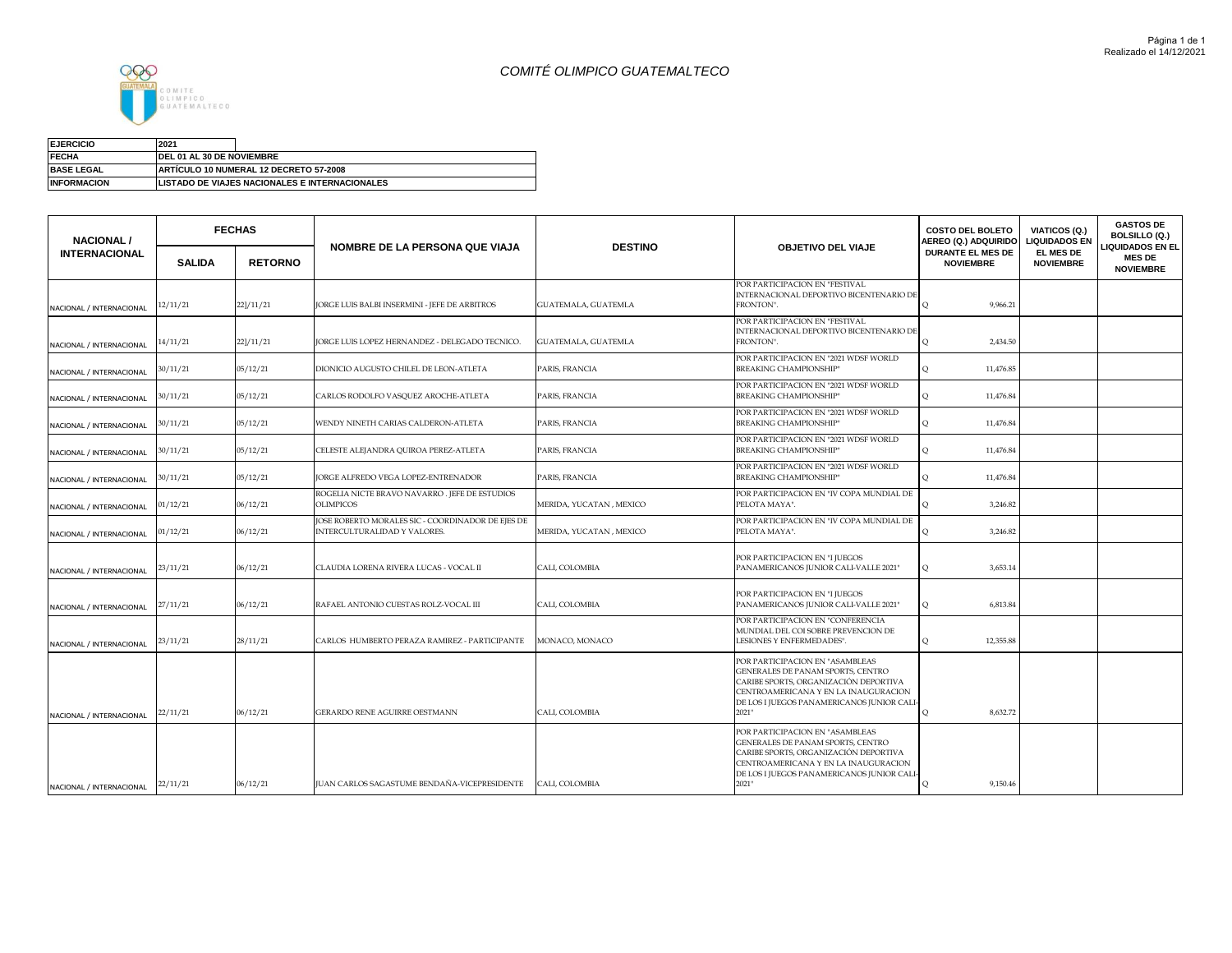

*COMITÉ OLIMPICO GUATEMALTECO*

| <b>EJERCICIO</b>               | 2021                        |                                                |                                                        |
|--------------------------------|-----------------------------|------------------------------------------------|--------------------------------------------------------|
| <b>IFECHA DE ACTUALIZACION</b> | <b>30 DE NOVIEMBRE 2021</b> |                                                |                                                        |
| <b>BASE LEGAL</b>              |                             | <b>IARTICULO 10 NUMERAL 12 DECRETO 57-2008</b> |                                                        |
| <b>INFORMACION DE OFICIO</b>   |                             |                                                | <b>ILISTADO DE VIAJES NACIONALES E INTERNACIONALES</b> |

|                                 |               | <b>FECHAS</b>  | NOMBRE DE LA PERSONA QUE      |                 |                                                                                                                                                                              | <b>COSTO DEL BOLETO</b>                                         | VIATICOS (Q.) | <b>GASTOS DE BOLSILLO</b>           |
|---------------------------------|---------------|----------------|-------------------------------|-----------------|------------------------------------------------------------------------------------------------------------------------------------------------------------------------------|-----------------------------------------------------------------|---------------|-------------------------------------|
| <b>NACIONAL / INTERNACIONAL</b> | <b>SALIDA</b> | <b>RETORNO</b> | <b>VIAJA</b>                  | <b>DESTINO</b>  | <b>OBJETIVO DEL VIAJE</b>                                                                                                                                                    | AEREO (Q.) ADQUIRIDOS LIQUIDADOS EN EL<br><b>DURANTE EL MES</b> | <b>MES</b>    | (Q.) LIQUIDADOS EN<br><b>EL MES</b> |
| INTERNACIONAL                   | 10/11/2021    | 15/11/2021     | FREDY RAMÓN CAAL SOTO         | EL SALVADOR     | GASTO DE BOLSILLO PARA DAR<br>COBERTURA A LA ACTIVIDAD DE<br>CAMPEONATO CENTROAMERICANO<br>DE GIMNACIA EN EL SALVADOR                                                        | 0.00                                                            | 0.00          | 2,145.00                            |
| INTERNACIONAL                   | 22/11/2021    | 25/11/2021     | NEVILLE SIMON STILES          | <b>COLOMBIA</b> | VIATICOS PARA LA PARTICIPACIÓN<br>EN LA LIX ASAMBLEA GENERAL DE<br>PANAM SPORTS, EN CALI,<br><b>COLOMBIA</b>                                                                 | 0.00                                                            | 8,118.04      | 0.00                                |
| <b>INTERNACIONAL</b>            | 3/11/2021     | 6/11/2021      | JOEL ZECEÑA GARCIA            | EL SALVADOR     | GASTOS DE BOLSILLO POR<br>TRASLADO DE LA DELEGACIÓN QUE<br>PARTICIPARA EN EL XX<br>CAMPEONATO SENIOR Y JUNIOR<br>CADETES CENTROAMERICA Y DEL<br>CARIBE DE KARATE DO          | 0.00                                                            | 0.00          | 1,365.00                            |
| INTERNACIONAL                   | 3/11/2021     | 6/11/2021      | JOEL ENRIQUE CAMO ALDANA      | EL SALVADOR     | GASTOS DE BOLSILLO POR<br>TRASLADO DE LA DELEGACIÓN QUE<br>PARTICIPARA EN EL XX<br>CAMPEONATO SENIOR Y JUNIOR<br>CADETES CENTROAMERICA Y DEL<br>CARIBE DE KARATE DO          | 0.00                                                            | 0.00          | 1,365.00                            |
| <b>INTERNACIONAL</b>            | 17/11/2021    | 20/11/2021     | OSCAR RENE MAEDA GUDIEL       | <b>COLOMBIA</b> | VIATICOS PARA PARTICIPAR COMO JEFE<br>DE MISION EN LOS JUEGOS<br>PANAMERICANOS JUNIOR, CALI VALLE<br>2021, EN LA REUNION DRM (REUNION<br>DE REGISTRO DE LA DELEGACIÓN)       | 0.00                                                            | 15,460.50     | 0.00                                |
| <b>INTERNACIONAL</b>            | 17/11/2021    | 20/11/2021     | JOSE GABRIEL DEL BUSTO        | <b>COLOMBIA</b> | VIATICOS PARA PARTICIPAR COMO SUB-<br>JEFE DE MISION EN LOS JUEGOS<br>PANAMERICANOS JUNIOR, CALI VALLE<br>2021, EN LA REUNION DRM ( REUNION<br>DE REGISTRO DE LA DELEGACIÓN) | 0.00                                                            | 15,460.50     | 0.00                                |
| <b>INTERNACIONAL</b>            | 22/11/2021    | 6/12/2021      | GERARDO RENE AGUIRRE OESTMANN | <b>COLOMBIA</b> | <b>GASTOS DE BOLSILLO PARA</b><br>PARTICIPACION EN ASAMBLEA GENERAL<br>DE PANAM SPORT EN I JUEGOS<br>OLIMPICOS PANAMERICANOS JUNIOR<br>CALI, VALLE                           | 0.00                                                            | 0.00          | 22,403.66                           |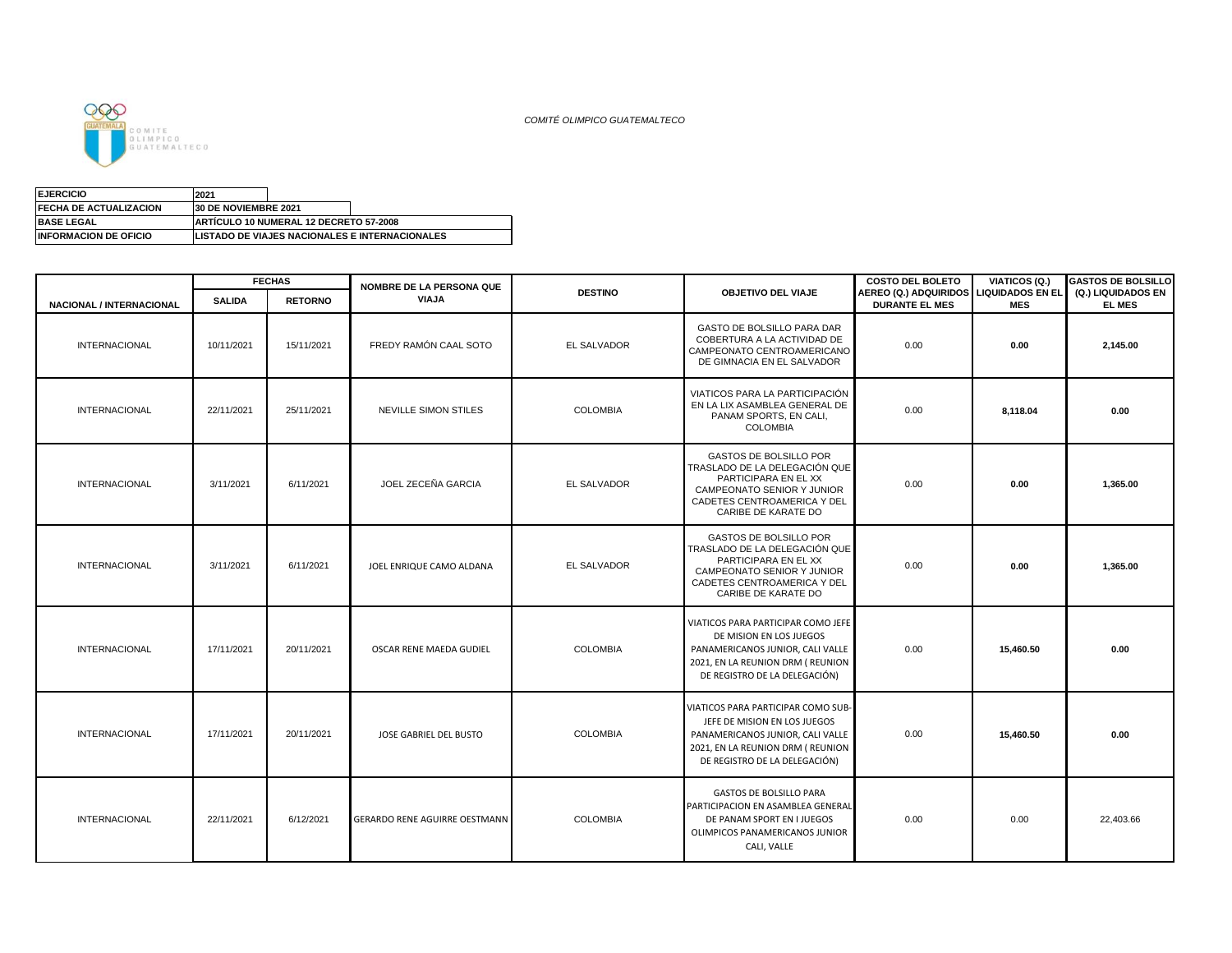| INTERNACIONAL        | 22/11/2021 | 6/12/2021  | JUAN CARLOS SAGASTUME BENADAÑ            | <b>COLOMBIA</b> | <b>GASTO DE BOLSILLO PARA</b><br>PARTICIPACION EN ASAMBLEA GENERAL<br>DE PANAM SPORT EN I JUEGOS<br>OLIMPICOS PANAMERICANOS JUNIOR<br>CALI, VALLE | 0.00 | 0.00      | 11,588.10 |
|----------------------|------------|------------|------------------------------------------|-----------------|---------------------------------------------------------------------------------------------------------------------------------------------------|------|-----------|-----------|
| INTERNACIONAL        | 24/11/2021 | 30/11/2021 | CLAUDIA LORENA RIVERA LUCAS              | COLOMBIA        | VIATICOS PARA PARTICIPACIÓN EN LOS I<br>JUEGOS PANAMERICANOS CALI, VALLE                                                                          | 0.00 | 27,038.90 | 0.00      |
| <b>INTERNACIONAL</b> | 24/11/2021 | 30/11/2021 | CLAUDIA LORENA RIVERA LUCAS              | <b>COLOMBIA</b> | GASTOS DE BOLSILLO PARA<br>PARTICIPACIÓN EN LOS I JUEGOS<br>PANAMERICANOS CALI, VALLE                                                             | 0.00 | 0.00      | 8,497.94  |
| INTERNACIONAL        | 24/11/2021 | 30/11/2021 | RAFAEL ANTONIO CUESTAS RÖLZ              | COLOMBIA        | VIATICOS PARA PARTICIPACIÓN EN LO I<br>JUEGOS PANAMERICANOS CALI, VALLE                                                                           | 0.00 | 36,695.65 | 0.00      |
| INTERNACIONAL        | 1/12/2021  | 6/12/2021  | ROGELIA NICTÉ BRAVO NAVARRO DE<br>VALDEZ | <b>MEXICO</b>   | GASTOS DE BOLSILLO PARA PARTICIPAR<br>EN LA IV COPA MUNDIAL DE PELOTA<br>MAYA                                                                     | 0.00 | 0.00      | 4,254.05  |
| <b>INTERNACIONAL</b> | 1/12/2021  | 6/12/2021  | JOSÉ ROBERTO MORALES SIC                 | <b>MEXICO</b>   | GASTOS DE BOLSILLO PARA PARTICIPAR<br>EN LA IV COPA MUNDIAL DE PELOTA<br>MAYA                                                                     | 0.00 | 0.00      | 4,254.05  |
| INTERNACIONAL        | 30/11/2021 | 5/12/2021  | DIONICIO AUGUSTO CHILEL DE LEON          | PARIS           | VIATICOS PARA PARTICIPAR EN EL<br>EVENTO "2021 WDSF WORLD REAKING<br>CHAMPIONSHIP" EN PARIS                                                       | 0.00 | 11,734.00 | 0.00      |
| INTERNACIONAL        | 30/11/2021 | 5/12/2021  | CARLOS RODOLFO VASQUEZ AROCHE            | <b>PARIS</b>    | VIATICOS PARA PARTICIPAR EN EL<br>EVENTO "2021 WDSF WORLD REAKING<br>CHAMPIONSHIP" EN PARIS                                                       | 0.00 | 11,734.00 | 0.00      |
| INTERNACIONAL        | 30/11/2021 | 5/12/2021  | WENDY NINETH CARIAS CALDERON             | PARIS           | VIATICOS PARA PARTICIPAR EN EL<br>EVENTO "2021 WDSF WORLD REAKING<br>CHAMPIONSHIP" EN PARIS                                                       | 0.00 | 11,734.00 | 0.00      |
| INTERNACIONAL        | 30/11/2021 | 5/12/2021  | CELESTE ALEJANDRA QUIROA PEREZ           | <b>PARIS</b>    | VIATICOS PARA PARTICIPAR EN EL<br>EVENTO "2021 WDSF WORLD REAKING<br>CHAMPIONSHIP" EN PARIS                                                       | 0.00 | 11,734.00 | 0.00      |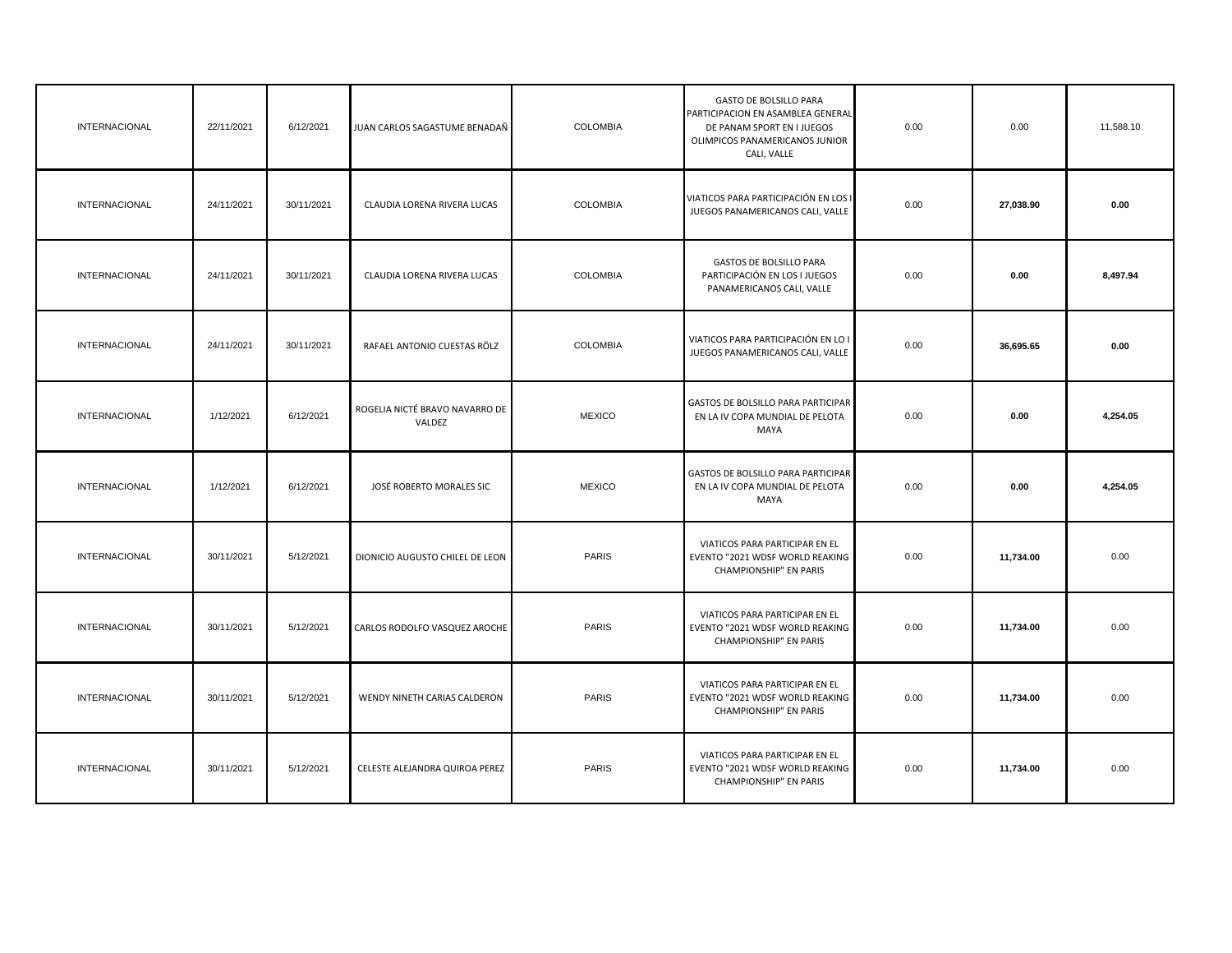| <b>INTERNACIONAL</b> | 30/11/2021 | 5/12/2021  | JORGE ALFREDO VEGA LOPEZ       | <b>PARIS</b>  | VIATICOS PARA PARTICIPAR EN EL<br>EVENTO "2021 WDSF WORLD REAKING<br>CHAMPIONSHIP" EN PARIS                                      | 0.00                     | 10,947.49         | 0.00      |
|----------------------|------------|------------|--------------------------------|---------------|----------------------------------------------------------------------------------------------------------------------------------|--------------------------|-------------------|-----------|
| <b>INTERNACIONAL</b> | 23/11/2021 | 28/12/2021 | CARLOS HUMBERTO PERAZA RAMIREZ | <b>MONACO</b> | <b>GASTOS DE BOLSILLO PARA PARTICIPAR</b><br>EN LA CONFERENCIA MUNDIAL DEL COI<br>SOBRE PREVENCION DE LESIONES Y<br>ENFERMEDADES | 0.00                     | 0.00              | 5,956.13  |
|                      |            |            |                                |               | <b>TOTAL</b>                                                                                                                     | $\overline{\phantom{a}}$ | 160.657.08 Q<br>Q | 61,828.93 |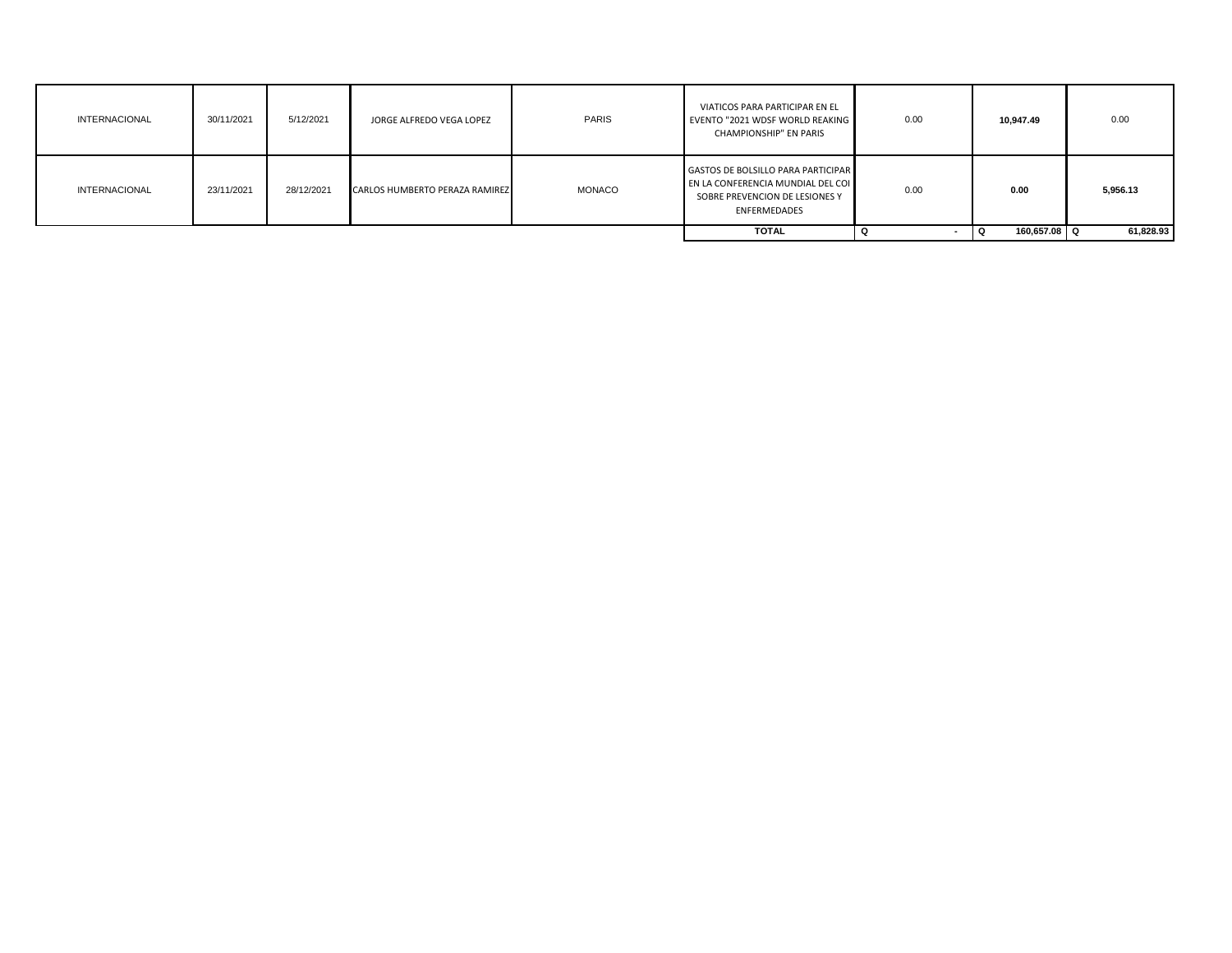

*COMITÉ OLIMPICO GUATEMALTECO*

| <b>INFORMACION DE OFICIO</b>   |                              |                                               | <b>LISTADO DE VIAJES NACIONALES E INTERNACIONALES</b> |
|--------------------------------|------------------------------|-----------------------------------------------|-------------------------------------------------------|
| <b>IBASE LEGAL</b>             |                              | <b>ARTICULO 10 NUMERAL 12 DECRETO 57-2008</b> |                                                       |
| <b>IFECHA DE ACTUALIZACION</b> | <b>130 DE NOVIEMBRE 2021</b> |                                               |                                                       |
| <b>IEJERCICIO</b>              | 2021                         |                                               |                                                       |

|                          |               | <b>FECHAS</b>  |                                   |                |                                                                                                                                                                                                                                                                                 |                                                                                     |                                                        |                                                                            |
|--------------------------|---------------|----------------|-----------------------------------|----------------|---------------------------------------------------------------------------------------------------------------------------------------------------------------------------------------------------------------------------------------------------------------------------------|-------------------------------------------------------------------------------------|--------------------------------------------------------|----------------------------------------------------------------------------|
| NACIONAL / INTERNACIONAL | <b>SALIDA</b> | <b>RETORNO</b> | NOMBRE DE LA PERSONA QUE<br>VIAJA | <b>DESTINO</b> | <b>OBJETIVO DEL VIAJE</b>                                                                                                                                                                                                                                                       | <b>COSTO DEL BOLETO</b><br>AEREO (Q.)<br><b>ADQUIRIDOS</b><br><b>DURANTE EL MES</b> | VIATICOS (Q.)<br><b>LIQUIDADOS EN</b><br><b>EL MES</b> | <b>GASTOS DE</b><br>BOLSILLO (Q.)<br><b>LIQUIDADOS EN</b><br><b>EL MES</b> |
| <b>NACIONAL</b>          | 12/11/2021    | 12/11/2021     | WILLIAN WALDEMAR DIGHERO<br>RODÁN | QUETZALTENANGO | VIATICOS POR COBERTURA A EVALUACIÓN<br>TÉCNICA PARA EVALUAR EL CUMPLIMIENTO DE<br>OBJETIVOS DEL PRIMER MICROCICLO DEL<br>CAMPAMENTO DE PREPARACIÓN DEL EQUIPO<br>DE TAEKWONDO, DONDE PARTICIPARAN LOS<br>ATLETAS CON PROYECCIÓN A LOS I JUEGOS<br>PANAM JUNIOR, CALI VALLE 2021 | 0.00                                                                                | 940.00                                                 | 0.00                                                                       |
| <b>NACIONAL</b>          | 12/11/2021    | 12/11/2021     | JORGE OMAR LÓPEZ ÁLVARADO         | QUETZALTENANGO | VIATICOS PARA RETORNAR A DELEGACIÓN DE<br>FEDERACION DE TAEDWONDO DEL<br>CAMPAMENTO DE ENTRENAMIENTO DE<br>COMBATE                                                                                                                                                              | 0.00                                                                                | 200.00                                                 | 0.00                                                                       |
| <b>NACIONAL</b>          | 5/11/2021     | 7/11/2021      | DELIA AZUCENA MORALES LEMUS       | QUETZALTENANGO | VIATICOS POR VISITA AL CAMPAMENTO DE<br>ENTRENAMIENTO DE TAEKWONDO A<br>REALIZARSE EN COMPLEJO DEPORTIVOS<br>DE QUETZALTENANGO.                                                                                                                                                 | 0.00                                                                                | 800.00                                                 | 0.00                                                                       |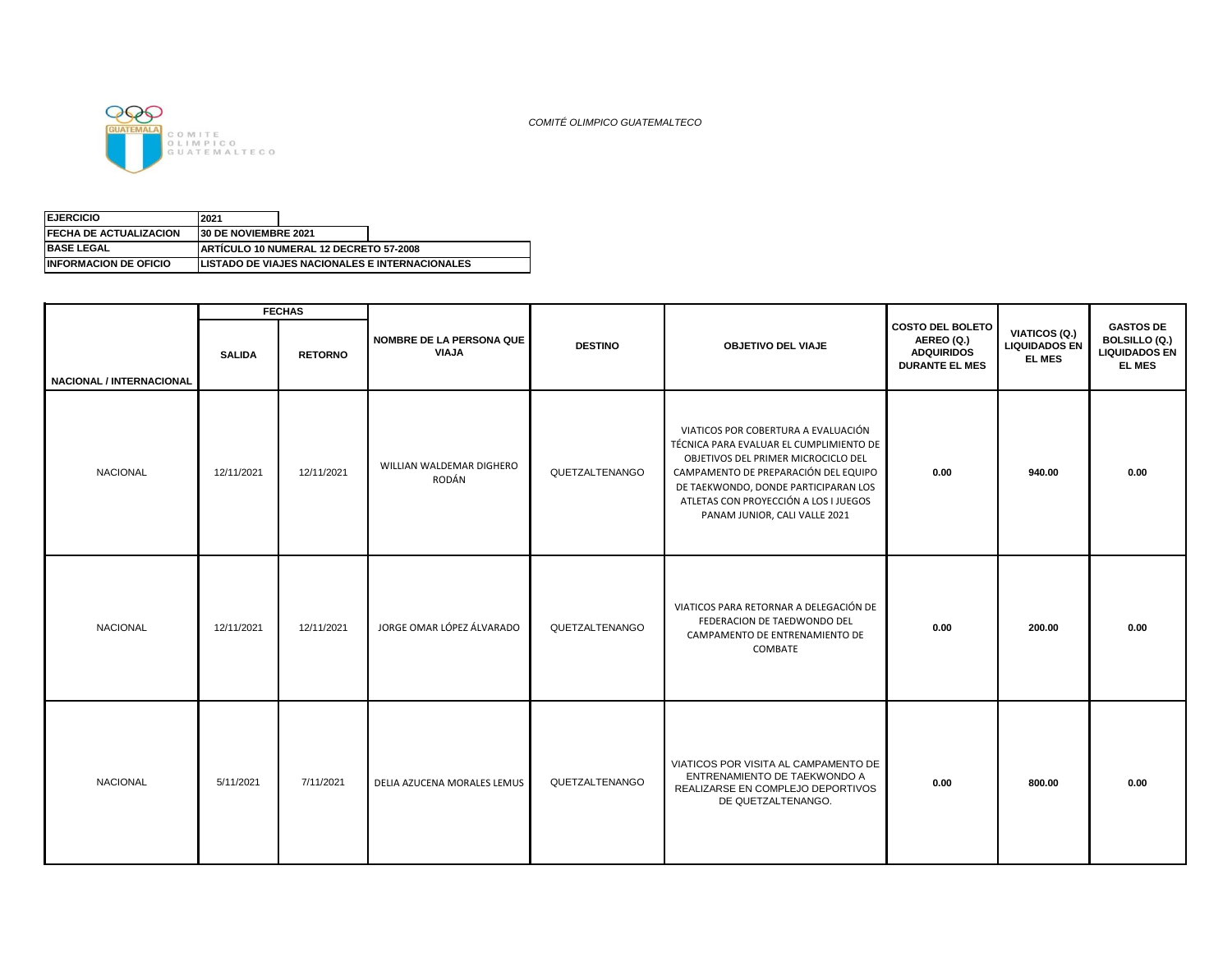| <b>NACIONAL</b> | 13/11/2021 | 14/11/2021 | BRENDA ROXANA REYES CHIQÍN  | <b>SUCHITEPEQUEZ</b> | VIATICOS POR COBERTURA DE PRENSA A<br>TORNEO INTERNACIONAL DE NATACIÓN                                                                                                         | 0.00 | 600.00      | 0.00 |
|-----------------|------------|------------|-----------------------------|----------------------|--------------------------------------------------------------------------------------------------------------------------------------------------------------------------------|------|-------------|------|
| NACIONAL        | 12/11/2021 | 13/11/2021 | DELIA AZUCENA MORALES LEMUS | <b>SUCHITEPEQUEZ</b> | VIATICOS PARA REALIZAR VISITA AL FESTIVAL<br>DEPORTIVO INTERNACIONAL DE LA SICIPLINA DE<br>NATACIÓN 2021, QUE SE LLEVAR ACABO EN<br>SUCHITEPEQUEZ                              | 0.00 | 800.00      | 0.00 |
| <b>NACIONAL</b> | 19/11/2021 | 22/11/2021 | JOEL ZECEÑA GARCIA          | PETEN                | VIATICOS POR TRASLADO DE PERSONAL DE LA<br>DIRECCIÓN DE COMUNICACIÓN, PARA<br>COBERTURA DE PRENSA A FESTIVAL<br>INTERNACIONAL DE AGUAS ABIERTAS, EN LA<br><b>ISLA DE PETEN</b> | 0.00 | 1,400.00    | 0.00 |
| NACIONAL        | 29/11/2021 | 29/11/2021 | JOEL ZECEÑA GARCIA          | PETEN                | REVERSION TOTAL POR DESCRIPCIÓN<br>INCORRECTA DE LA PALABRA VISATICO A<br><b>VIATICOS</b>                                                                                      | 0.00 | $-1,400.00$ | 0.00 |